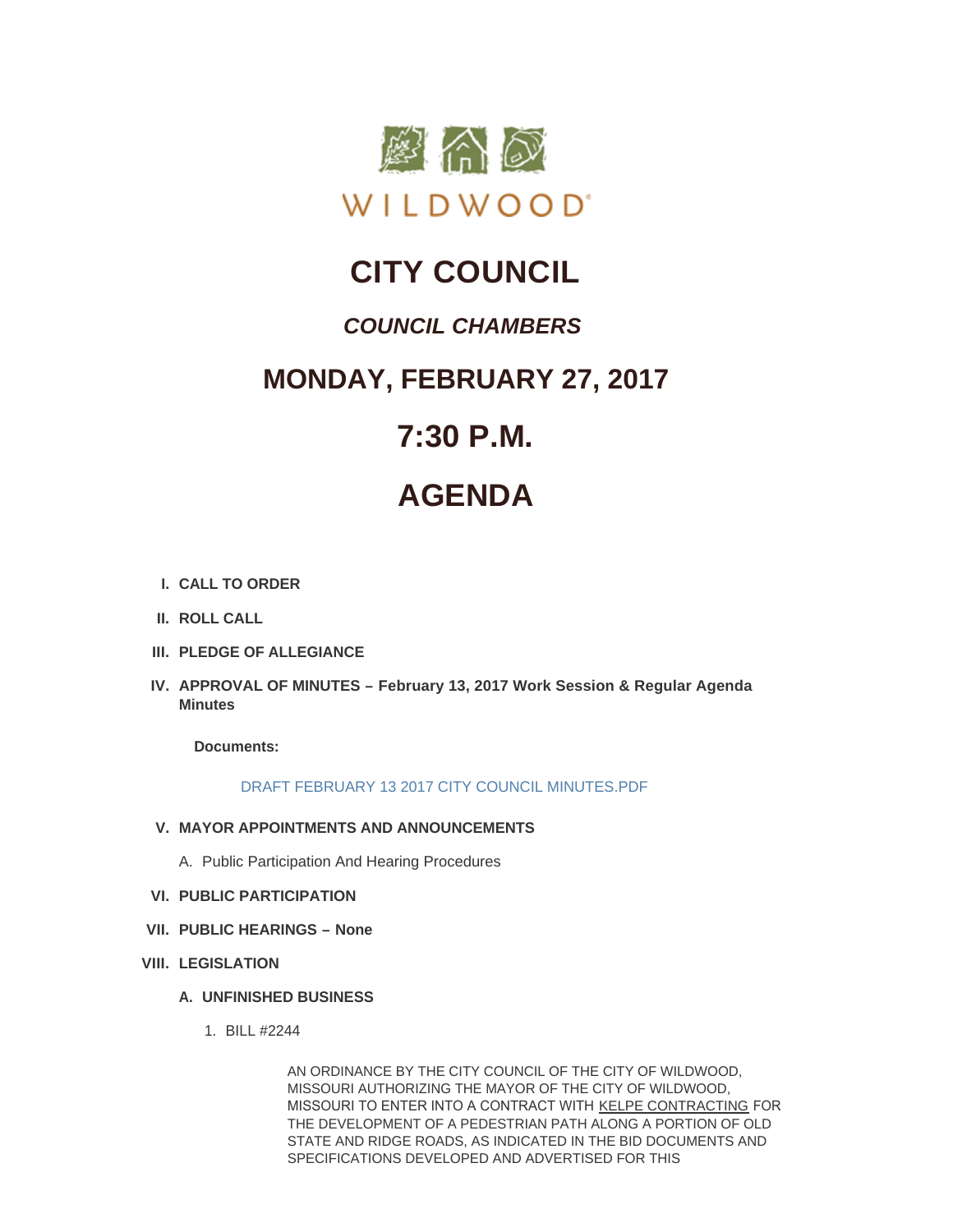PROJECT. *Recommended by the Planning/Parks Committee* (Second Reading) (Ward – Seven)

Direct Budgetary Impact: \$96,028.00 Expense

Documents:

#### [BILL 2244.PDF](http://cityofwildwood.com/AgendaCenter/ViewFile/Item/9913?fileID=14371)

BILL #2245 2.

AN ORDINANCE BY THE CITY COUNCIL OF THE CITY OF WILDWOOD, MISSOURI AUTHORIZING THE MAYOR OF THE CITY OF WILDWOOD, MISSOURI TO EXECUTE AN AMENDED LEASE AGREEMENT WITH ST. LOUIS COUNTY, MISSOURI FOR THE BELLEVIEW FARMS' TRACT OF LAND, WHICH IS APPROXIMATELY NINETY-NINE (99) ACRES IN SIZE AND LOCATED WITHIN THE MERAMEC RIVER GREENWAY. *Recommended by the Planning/Parks Committee* (Second Reading) (Wards – All) Direct Budgetary Impact: Less than \$1,000.00 per year

Documents:

#### [BILL 2245.PDF](http://cityofwildwood.com/AgendaCenter/ViewFile/Item/9914?fileID=14372)

BILL #2247 3.

AN ORDINANCE BY THE CITY COUNCIL OF THE CITY OF WILDWOOD, MISSOURI RE-APPROVING THE AUTHORIZATION OF A BOUNDARY ADJUSTMENT PLAT OF *ADJUSTED LOTS 1 AND 2 OF WILDWOOD TOWN CENTER - PLAT TWO* [RECORDED IN PLAT BOOK 356, PAGES 485-486], WHICH IS SITUATED WITHIN THE SOUTHEAST QUARTER OF SECTION 1, TOWNSHIP 44 NORTH, RANGE 3 EAST, OF THE 5TH PRINCIPAL MERIDIAN, CITY OF WILDWOOD, ST. LOUIS COUNTY, MISSOURI, AND MORE SPECIFICALLY, LOCATED ON THE WEST SIDE OF FOUNTAIN PLACE, BETWEEN STATE ROUTE 100 TO THE NORTH AND PLAZA DRIVE TO THE SOUTH, FOR THE PURPOSE OF CONSOLIDATING THESE TWO (2) SUBJECT PROPERTIES INTO A SINGLE 1.65-ACRE LEGAL LOT OF RECORD. *Recommended by the Department of Planning* (Second Reading) (Ward – Eight)

Documents:

### [BILL 2247.PDF](http://cityofwildwood.com/AgendaCenter/ViewFile/Item/9915?fileID=14373)

#### **NEW BUSINESS – No New Legislation B.**

#### **RESOLUTIONS IX.**

A. RESOLUTION #2017-06

A RESOLUTION BY THE CITY COUNCIL OF THE CITY OF WILDWOOD TO APPLY THROUGH THE EAST-WEST GATEWAY COUNCIL OF GOVERNMENTS AND THE MISSOURI DEPARTMENT OF TRANSPORTATION FOR FEDERAL FUNDING OF A CAPITAL PROJECT UNDER THE CONGESTION MITIGATION AND AIR QUALITY IMPROVEMENT (CMAQ) PROGRAM FOR THE ST. LOUIS REGION. *Recommended by the Administration/Public Works Committee* (Wards – One and Eight)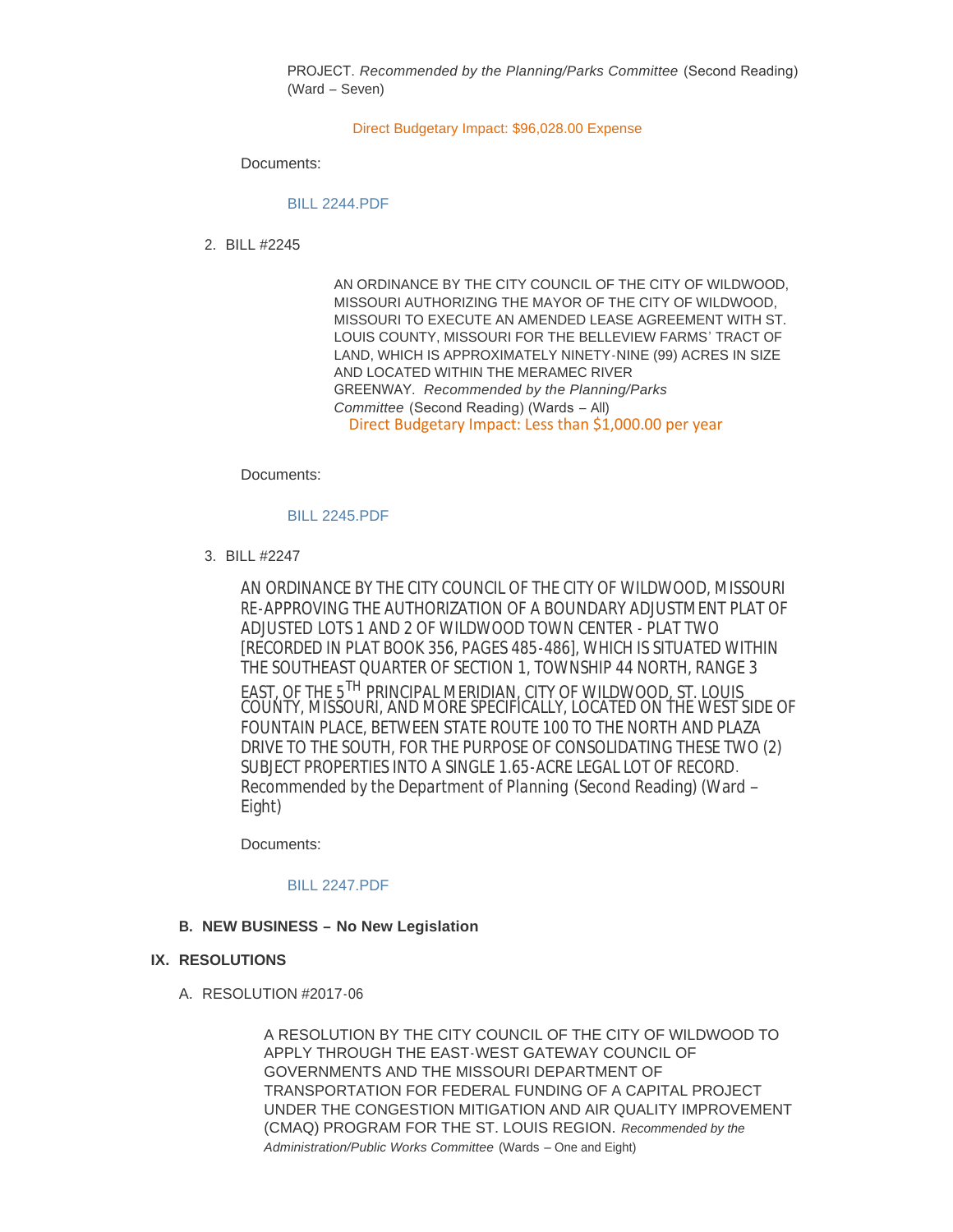Direct Budgetary Impact: 20% local match, totaling \$380,000.00 + \$7,600.00 application fee

Documents:

#### [RESOLUTION 2017-06.PDF](http://cityofwildwood.com/AgendaCenter/ViewFile/Item/9918?fileID=14374)

B. RESOLUTION #2017-07

A RESOLUTION BY THE CITY COUNCIL OF THE CITY OF WILDWOOD TO APPLY THROUGH THE EAST-WEST GATEWAY COUNCIL OF GOVERNMENTS AND THE MISSOURI DEPARTMENT OF TRANSPORTATION FOR FEDERAL FUNDING OF A CAPITAL PROJECT UNDER THE SURFACE TRANSPORTATION PROGRAM - SUBALLOCATED (STP-S) FUNDING PROGRAM FOR THE ST. LOUIS REGION. *Recommended by the Department of Public Works* (Wards – Two, Three, Four and Five)

Direct Budgetary Impact: 20% local match, totaling \$280,000.00 + \$5,600.00 application fee

Documents:

#### [RESOLUTION 2017-07.PDF](http://cityofwildwood.com/AgendaCenter/ViewFile/Item/9919?fileID=14375)

#### **OTHER X.**

A. P.Z. 6-16 Auburn Ridge, Fischer And Frichtel Custom Homes, 695 Trade Center Boulevard, Chesterfield, Missouri, 63005

A request for the application of a Planned Residential Development Overlay District (PRD) within the NU Non-Urban Residence District for a 81.4 acre tract of land that is located on the southwest side of Ridge Road, south of Lack Ridge Road (Locator Number: 25U330010 and 25U310023/Street Addresses: 1115 Ridge Road and 1513 Windwood Hills Drive). **Proposed Use: A total of twenty-two (22) individual lots, with required public space areas. (Ward – Six)**

Documents:

[P.Z. 6-16 AUBURN RIDGE.PDF](http://cityofwildwood.com/AgendaCenter/ViewFile/Item/9921?fileID=14376) [P.Z. 6-16 AUBURN RIDGE LETTER FROM DEVELOPMENT TEAM.PDF](http://cityofwildwood.com/AgendaCenter/ViewFile/Item/9921?fileID=14377)

B. Receive & File Historic Preservation Commission's Review And Action On The City Of Wildwood's Certified Local Government Program Annual Report, For Submission To The Missouri Department Of Natural Resources, State Historic Preservation Office. (Wards – All)

Documents:

RECEIVE AND FILE - [HISTORIC PRESERVATION COMMISSION ANNUAL](http://cityofwildwood.com/AgendaCenter/ViewFile/Item/9922?fileID=14378)  CERTIFIED LOCAL GOVERNMENT REPORT.PDF

C. Approval Of Expenditures (Wards – All)

Documents:

[FEBRUARY 2017 EXPENDITURES.PDF](http://cityofwildwood.com/AgendaCenter/ViewFile/Item/9923?fileID=14379)